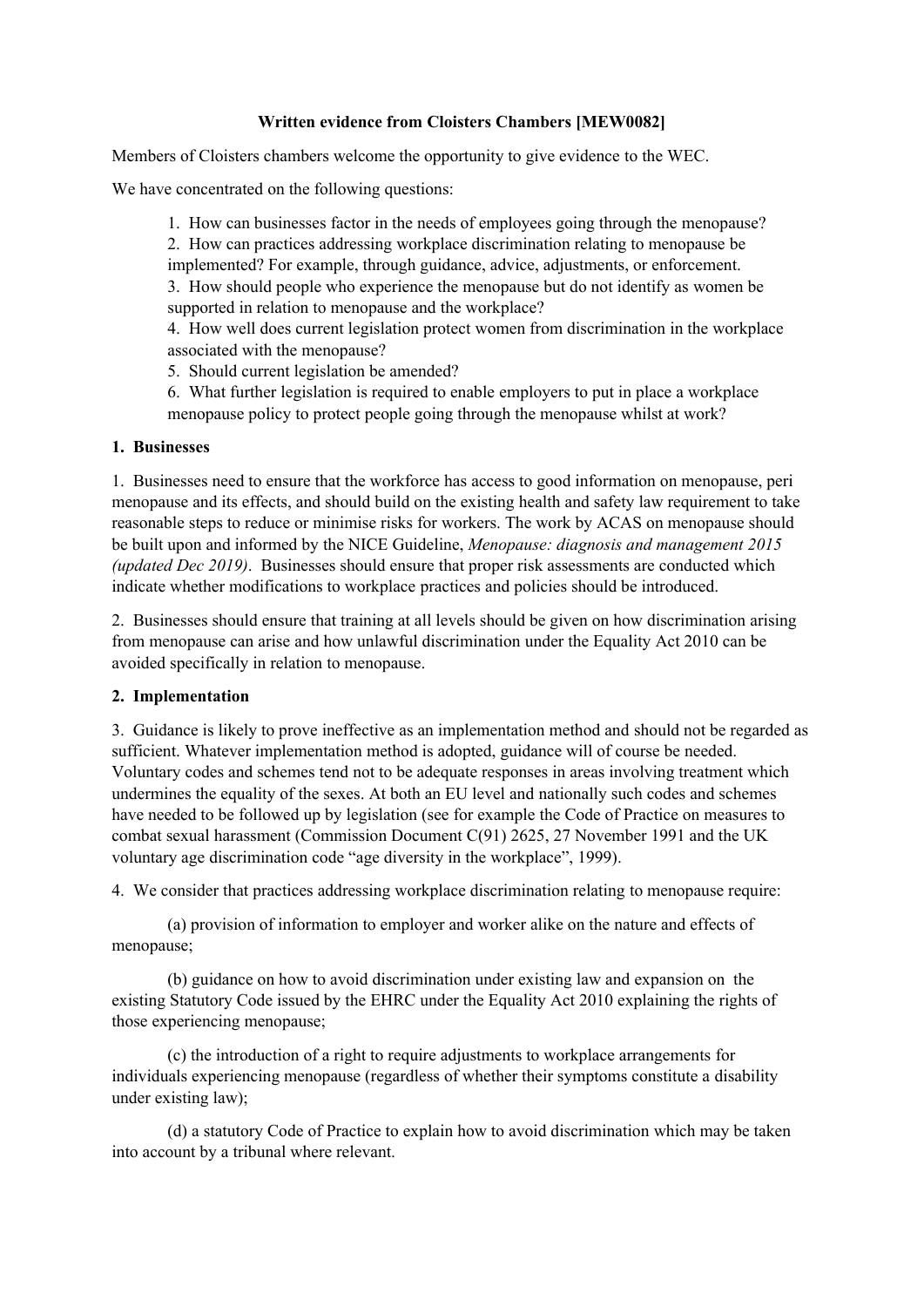### **3. Those who do not identify as women but experience menopause**

5. Discrimination based on the effects of menopause may be suffered by those who do not identify as women, and who have the characteristic of gender reassignment. They should be protected by having the right to adjustments to workplace arrangements. There is no reason why someone who experiences menopause should not have the same protection as all others who experience menopause.

## **4. Current legislation's effectiveness**

6. The effectiveness of current legislation measured against international standards such as CEDAW is poor.

7. Protection against sex discrimination should be real and effective and not theoretical. The current patchwork of protection is insufficient. Cases have tended to be dealt with in the first instance employment tribunals and normally the vehicle for a claim has been disability discrimination. Those women whose symptoms are so bad that they qualify as a disabled person can obtain protection, including reasonable adjustments, against discrimination based on menopause. Cases have also involved age and sex, and sex taken on its own.

8. Menopause is a life cycle stage associated with being or having been biologically a woman. The current legal protection does not recognise the asymmetrical nature of that life cycle. Men do not experience menopause unless they have previously been biologically female. In the same way that special provision was needed for pregnancy, special provision is needed for menopause. It is wrong for a woman to have to compare her life cycle phase to a man's sickness in order to obtain protection against discrimination. At present this is what she must do in the same way that a woman used to be required to compare her pregnancy to a man's sickness (Turley v Allders Department Stores [1985] ICR 703). We regard this comparison as demeaning.

9. Where a woman wishes to complain that her menopause absences are being taken into account in the company sickness policy, the employer has the opportunity to justify this as a provision criterion of practice that serves a legitimate aim. The woman has to bring the claim as a claim either of disability discrimination (see above) or as indirect sex discrimination. It should not be possible to justify menopause discrimination as it is indissociable from being or having been a woman, and hence should stand as a proxy for sex.

10. The current law does not in an indirect sex discrimination claim, require the employer to have made all adjustments that could have been made to avoid the discriminatory impact of its arrangements where the reason for the particular disadvantages is menopause in a woman.

11. Requiring a woman to prove that she is disabled before granting protection will be seen by some women as unpalatable as it requires the woman to identify an "impairment". There is no good reason why a woman should have to classify a normal life stage as an impairment in this way. In any event the Equality Act 2010 definition of disability under section 6 requires an often long and convoluted process of proof, which can have a chilling effect on access to rights.

#### **5. Should current legislation be amended?**

12. We take the view that it should. Alternatives to amendment are ineffective or unacceptable. Whilst the Commission could be encouraged to produce a Statutory Code, this does not remedy the current lacuna in the law that women need to have the workplace and practices designed so as to take account of women's needs which differ from those of men. The only way that this can be effectively done is to introduce a right to claim adjustments arising out of menopause.